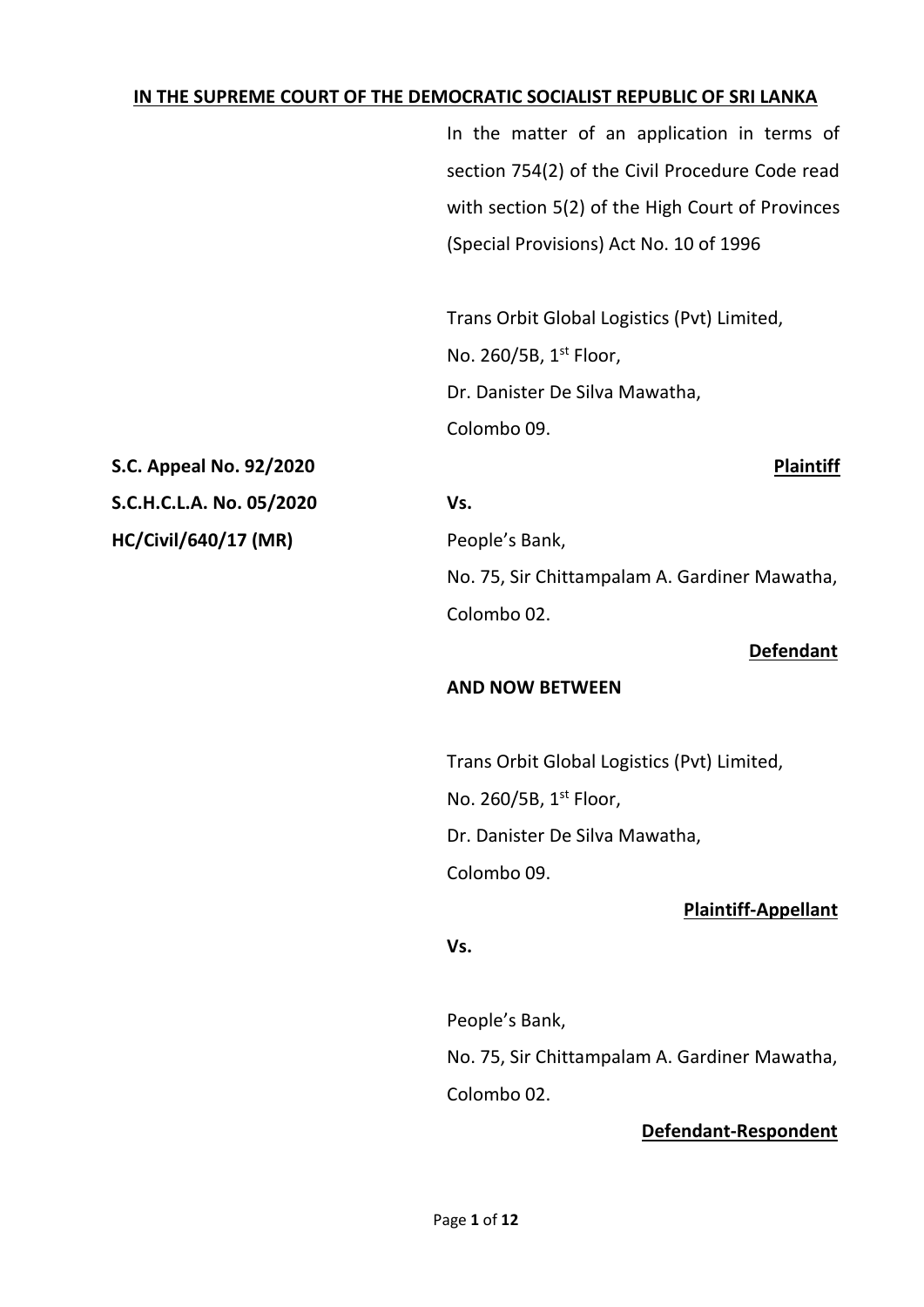**Before: S. Thurairaja, P.C., J.**

**A.L.Shiran Gooneratne, J. Janak De Silva, J.**

## **Counsel:**

Sumedha Mahawanniarachchi with Indika Weerasinghe for the Plaintiff -Appellant Jaliya Bodinagoda for the Defendant-Respondent

### **Written Submissions tendered on:**

27.01.2021 and 29.07. 2021 by the Plaintiff -Appellant 28.09.2020 by the Defendant-Respondent

**Argued on:** 14.07.2021

## **Decided on:** 13.12.2021

# **Janak De Silva, J.**

The Plaintiff-Appellant (hereinafter referred to as "Appellant") instituted the above styled action in the Commercial High Court of the Western Province (Exercising Civil Jurisdiction) Holden in Colombo (hereinafter referred to as "Commercial High Court") against the Defendant-Respondent (hereinafter referred to as "Respondent") praying for damages in a sum of Rupees Twenty-Five Million (Rs. 25,000,000.00). The damages are claimed as a result of the alleged negligence of the Respondent.

After the framing of admissions and issues, the Respondent suggested that issue nos. 8(a) and 8(b) be determined as preliminary issues of law. Since the Appellant did not object to this application, the learned judge of the Commercial High Court decided to rule on the following issues as preliminary issues of law:

- $8$  (අ)උත්තරයේ  $1$  වන ජේදයේ සඳහන් කරුණු  $1$  ක් සහ/හෝ සමහරක් හේතු කොටගෙන මෙම නඩුව යමම ෙරු අධිකරණයේ පැවරීමට අධිකරණ බලයක් යනොමැතිද?
	- (ආ)ඉහත විසඳිය යුතු පුශ්නයට විත්තිකරුගේ වාසියට පිළිතුරු ලැබේ නම් මෙම නඩුව නිෂ්පුහා සහ/හෝ පුතික්ෂේප කළ යුතුද $?$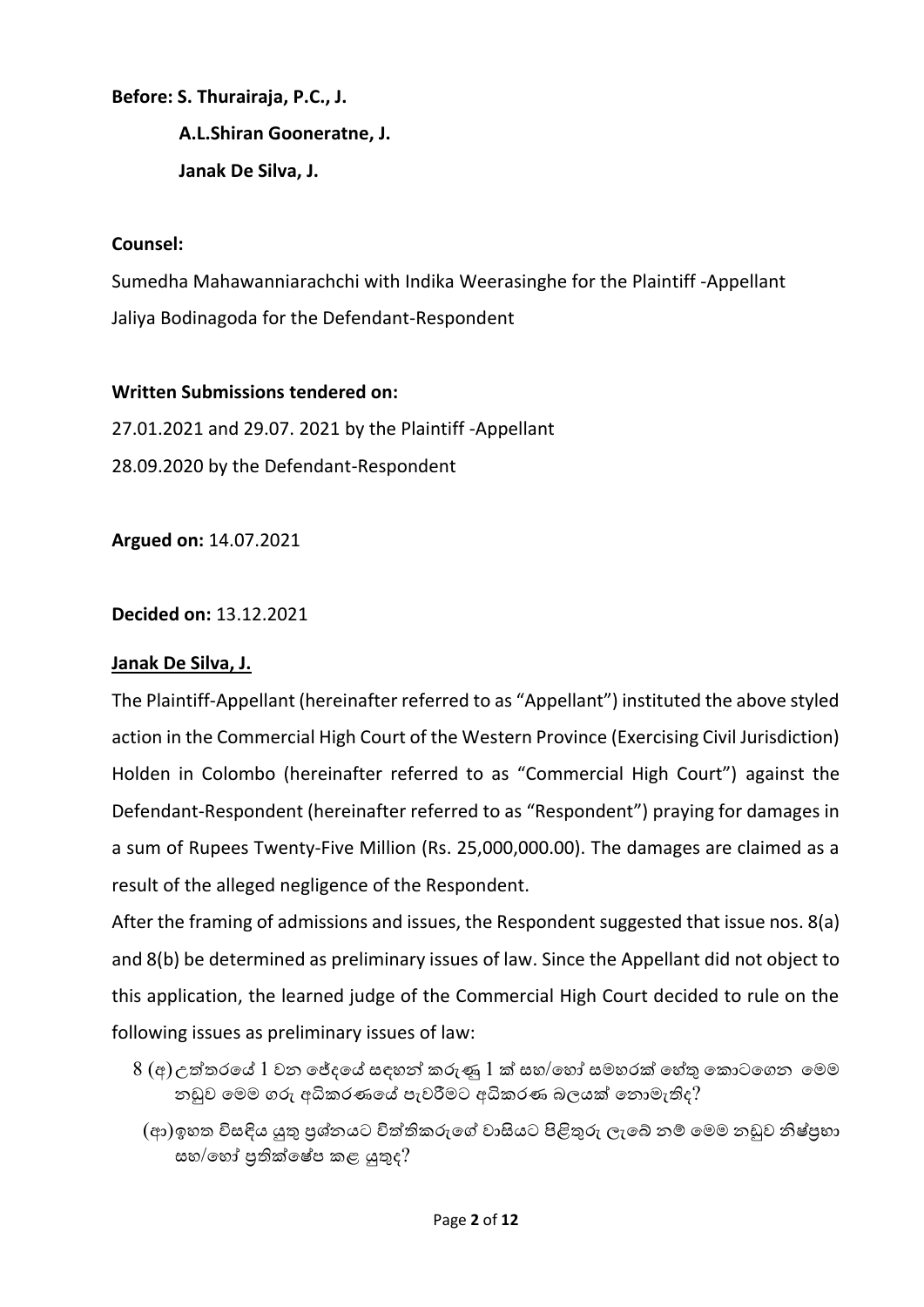The learned judge of the Commercial High Court held that the Court did not have jurisdiction to hear and determine the action as it is not an action to enforce any commercial transaction and that the cause of action is based on negligence and/or breach of duty of care and not on contract. Consequently, the action of the Appellant was dismissed.

Aggrieved by the dismissal of the action, the Appellant applied for permission to appeal. The Court has granted leave to appeal on the following question of law:

"Has the learned High Court Judge misdirected himself by holding that the Commercial High Court does not have jurisdiction to hear the Petitioner's case?" This appeal raises an important question of law concerning the jurisdiction of the Commercial High Court.

By virtue of Article 154P of the Constitution, a High Court was established for every Province in the country. Several constitutional provisions and other laws specify the jurisdiction conferred on this High Court.

The High Court of the Provinces (Special Provisions) Act No. 10 of 1996 (hereinafter referred to as the "Act") sought to expand its jurisdiction in certain civil actions and matters specified therein.

The long title of a statute is part of it and, as such, is considered an aid to its construction. In *Union of India v. Elphinstone Spinning and Waving Co Ltd & Ors* [AIR (2001) Supreme Court 724] the Supreme Court of India held that a long title along with the preamble is a good guide regarding the object, scope or purpose of the statute. However, the long title of the Act is hardly of assistance in identifying its object, scope or purpose. There is no preamble to the Act.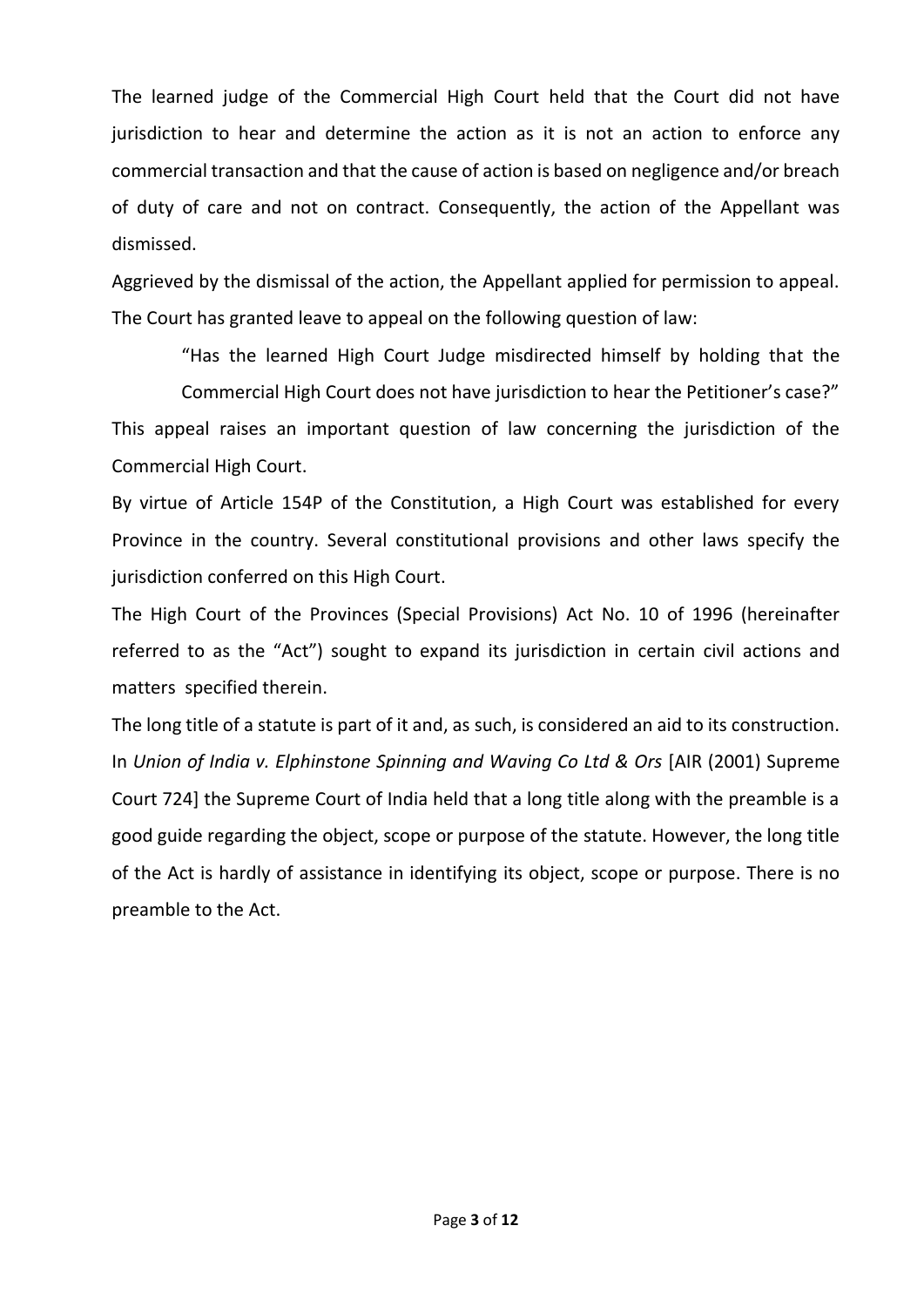However, the following excerpt from the speech made by the Minister at the Second Reading of the Bill in Parliament provides a clear understanding of the object, scope and purpose of the Act:

*"Mr. Speaker, the Bill that is now before the House relates to commercial litigation specifically. I do not think that there is any doubt that this is one of the impediments and constraints that has been identified with regard to investments and in our country. Sometimes there is a reluctance on the part of persons to invest in our country because of the awareness that when problems arise it takes such a long time to sort out these problems. There is no efficient machinery available for the rapid resolution of commercial disputes. This is of interest not only to foreign investors but to people who engage in entrepreneurial and commercial activity in our own country. One of the reasons for the exacerbation of this problem, Mr. Speaker, is a very wide jurisdiction of the District Courts. These commercial matters have to be adjudicated upon by the District Courts of our country and the District Courts are already burdened with a great variety of work involving money chums, contracts, frauds, testamentary jurisdiction, a whole variety of matters. So, commercial matters are just one among many items that they have to deal within the course of their day to day work. We think the time has come to make a departure from that practice and to bring into existence a separate forum which has special responsibility for the resolution of commercial disputes. Mr. Speaker, that is why we propose that this jurisdiction should henceforth be exercised by the High Court of the country."*

[Parliamentary Debates (Hansard), Volume 104 – No. 10, 22nd March, 1996, 1174]

Hence the Commercial High Court was established to reduce the jurisdiction of the District Court and vest exclusive jurisdiction over commercial matters in the Commercial High Court with a view to provide speedy resolution to such disputes.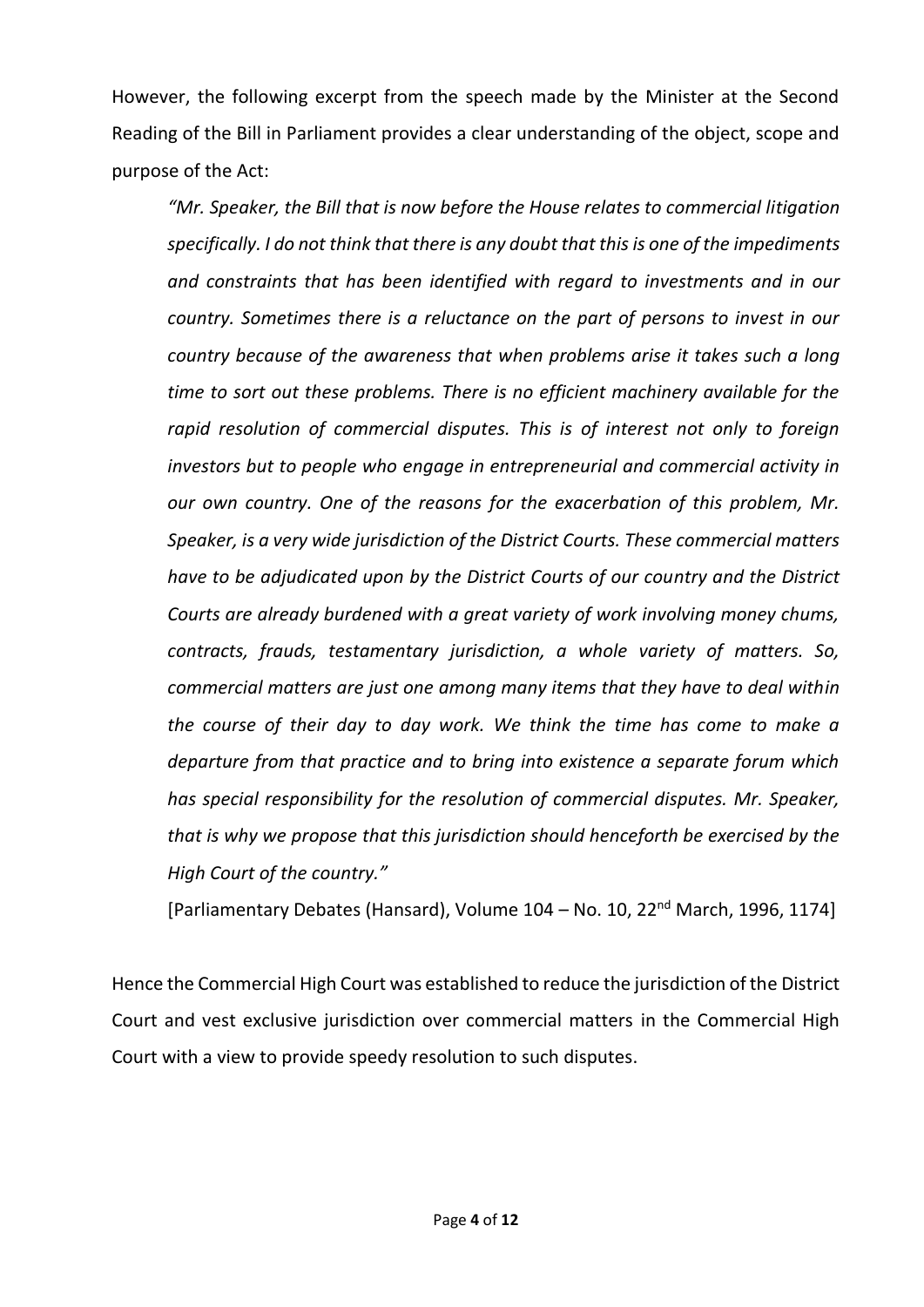Section 2(1) of the said Act reads:

"Every High Court established by Article 154P of the Constitution for a Province shall, with effect from such date as the Minister may, by Order published in the *Gazette* appoint, in respect of such High Court have exclusive jurisdiction and shall have cognizance of and full power to hear and determine, in the manner provided for by written law, all actions, applications and proceedings specified the First Schedule to this Act, if the party or parties defendant to such action resides or reside, or the cause a action has arisen, or the contract sought to be enforce was made, or in the case of applications or proceeding under the Companies Act, No 17 of 1982 the registered office of the Company is situated, within the Province which such High Court is established."

The jurisdiction so vested in the Commercial High Court has two components, namely:

- (1) Subject Matter Jurisdiction
- (2) Territorial Jurisdiction

The subject matter jurisdiction is set out in the First Schedule to the Act while the territorial jurisdiction is set out in section 2(1) of the Act. The resulting jurisdiction is rendered exclusively to the Commercial High Court.

The territorial jurisdiction depends upon where the party or parties defendant to such action resides or reside, or the cause of action has arisen, or the contract sought to be enforced was made, or in the case of applications or proceeding under the Companies Act, No. 17 of 1982 the registered office of the Company is situated.

The matter before the Court does not involve the territorial jurisdiction of the Commercial High Court. The only issue is its subject matter jurisdiction.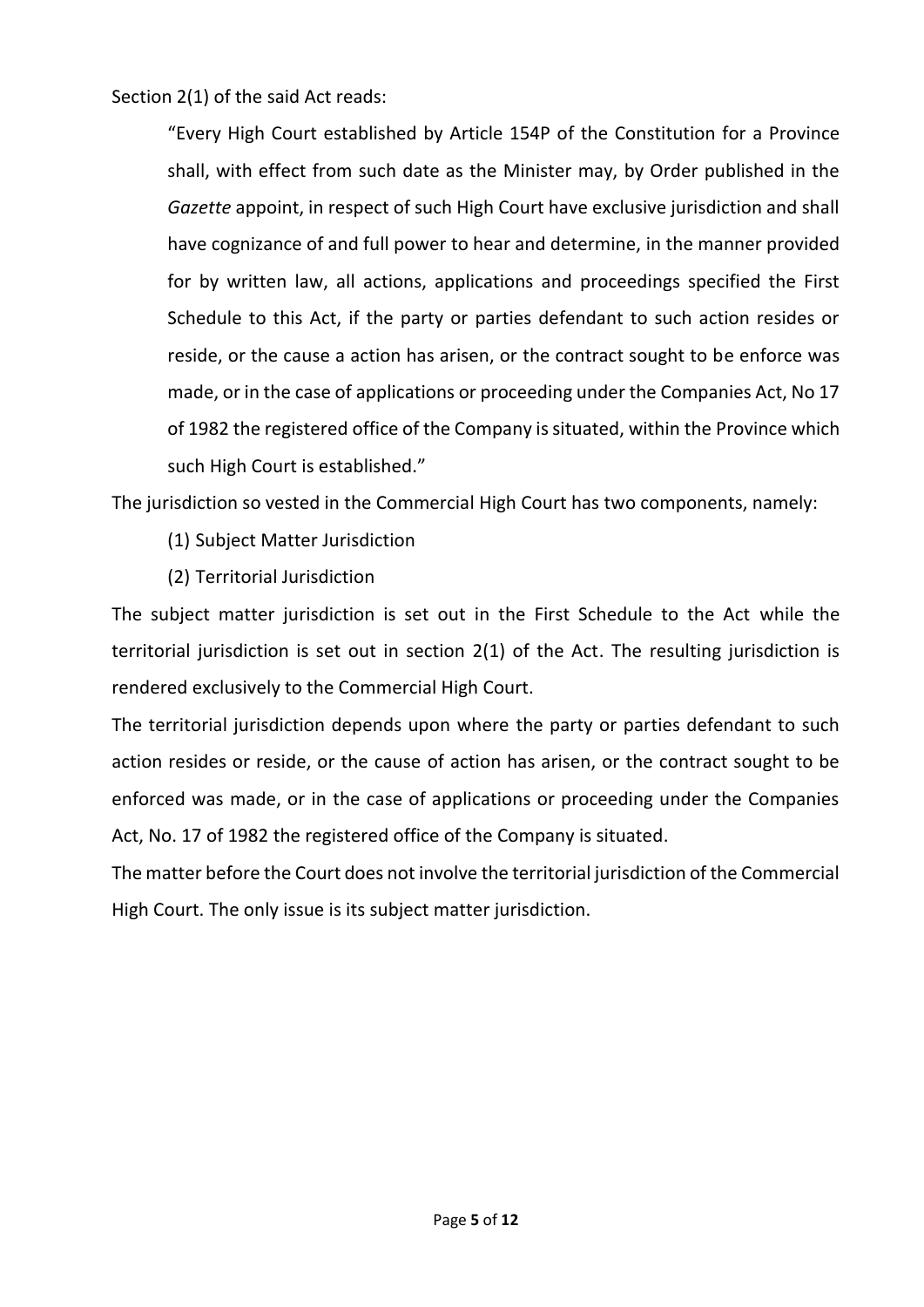Therefore, the decision in this case revolves around the interpretation to be given to Item (1) of the first schedule to the Act which, as amended, reads as follows:

"All actions where the cause of action has arisen out of commercial transactions (including causes of action relating to banking, the export of merchandise, services affreightment, insurance, mercantile agency, mercantile usage and the construction of any mercantile document) in which the debt, damage or demand is for a sum exceeding twenty million rupees or such other amount as may be fixed by the Minister from time to time, by Notification published in the Gazette, other than actions instituted under the Debt Recovery (Special Provisions) Act, No. 2 of 1990."

The fundamental requirement for the Commercial High Court to have jurisdiction is that *the cause of action* must have *arisen out of a commercial transaction*.

The learned counsel for the Respondent drew our attention to the decision of this Court in *D.A.D. Engineering (Pvt) Ltd. v. Subhasinghe* (S.C. Appeal 45/2015, S.C.M. 15.12.2017] where it was held that the jurisdiction assigned to the Commercial High Court is a special jurisdiction and therefore the provisions of the Act will have to be strictly adhered to when the Commercial High Court is exercising the jurisdiction conferred on it. I do not believe the Court intended that the provisions of the Act should be interpreted narrowly.

On the contrary, the Court has consistently held that the jurisdiction of the Commercial High Court must be interpreted broadly [*Cornel & Company Limited v. Mitsui and Company Limited and Others* [2000] 1 Sri.L.R. 57]. In *Seneviratne and Another v. State Bank of India* [S.C. (C.H.C.) Appeal 53/2006, S.C.M. 17.12.2014] the Court held that the term "commercial" should be interpreted in a broad sense having regard to the many activities which are an integral part of banking and commerce.

Accordingly, in my view, the words *cause of action has arisen out of commercial transactions* in Item (1) must be given a broad interpretation. It is further supported by the use of the word "All".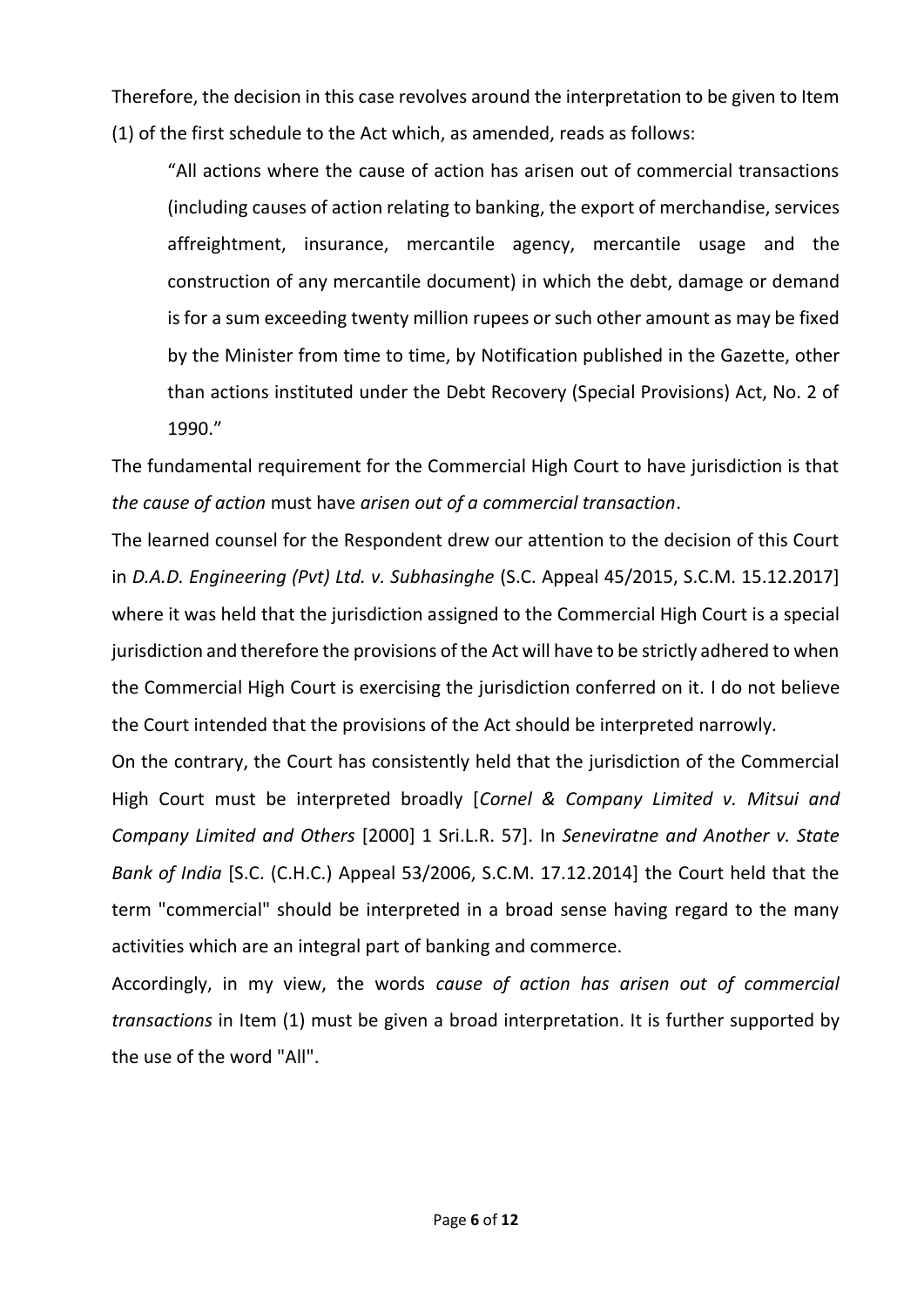The genus of Item (1) is a *commercial transaction*. Item (1) sets out certain classes of cause of actions which by definition falls within it. It is not intended to be comprehensive, as the term used is "including". One such class of cause of action is *cause of action relating to banking*. When the cause of action *relates* to banking, by definition it becomes a cause of action arising out of commercial transactions.

The learned counsel for the Respondent submitted that the Commercial High Court is vested with, what I refer to as subject matter jurisdiction, only where the cause of action arises from a commercial transaction as set out in the Schedule to the Act i.e., cause of action which arises pertaining to a contract. He further contended that in a delictual action, the cause of action consists of three conditions, namely:

- (1) The defendant owed a duty of care towards the plaintiff
- (2) The defendant breached this duty of care negligently
- (3) As a result, the plaintiff suffered damages

On this basis, he submitted that the action of the Respondent is not a commercial transaction but delictual.

When examining the pleadings before the Court, the following facts appear to be uncontested between the parties:

- (1) Appellant maintained an account with the Respondent.
- (2) From time-to-time money was transferred to and from this account.
- (3) Somewhere in 2016, the Appellant instructed the Respondent to transfer a certain sum of money from this account to the account of Passion Shipping Company Limited maintained at Standard Chartered Bank, Hong Kong.

Admittedly the Appellant's cause of is delictual. Nonetheless the right question is whether the cause of action *relates* to banking and not whether the cause of action is delictual. In answering this question Court will have to look not to the mere form, but to the grounds of the plaint and to the media on which the plaintiff asks for judgment.

The Appellant claims that the instructions given as a customer to its bank, the Respondent, was negligently breached in the transfer of funds from its account to the account of Passion Shipping Company Limited maintained at Standard Chartered Bank, Hong Kong.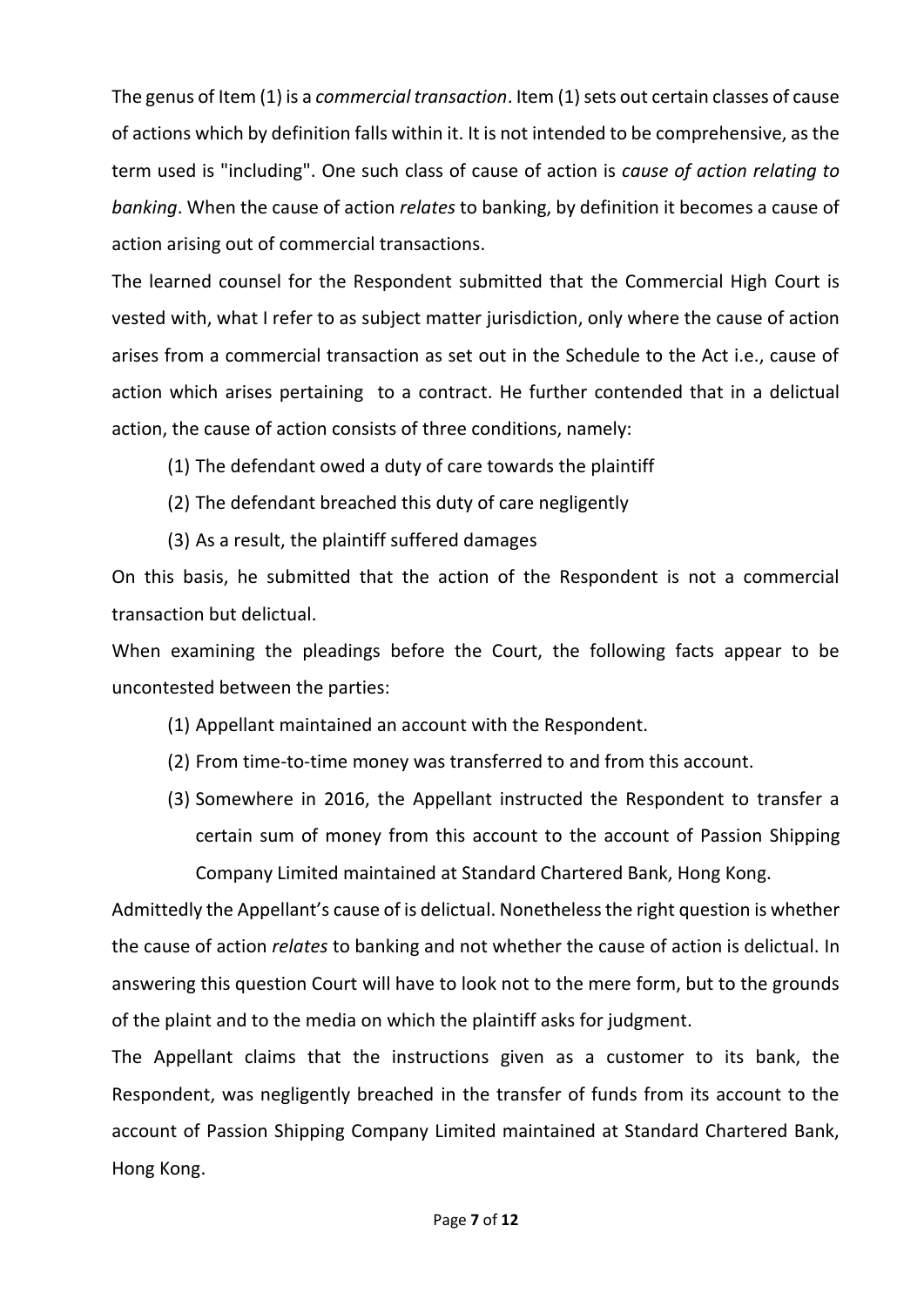The expression *'banking'* embraces every transaction coming within the legitimate business of a banker [*Tennant vs. Union Bank of Canada* (1894 AC 31)]. In *Indian Bank vs. Acuity Stock Brokers (Pvt) Limited* [(2011) 2 Sri.L.R. 149 at 155-6] Suresh Chandra J. held:

"*There is no clear-cut demarcation of the transactions that one has with a Bank being classified as Banking Transactions. It is usual to consider lodging money into a bank account, withdrawing money, adding interest to an account, direct debits, deducting bank charges, basically any sort of activity involving a change of money in an account is a banking transaction which are usually listed in a bank account statement."* 

Clearly the transaction upon which the Appellant bases its cause of action is a banking transaction. The damages are claimed for breach of an alleged duty of care based on the banker-customer relationship. Hence the media upon which the Appellant has instituted this action is no doubt a banking transaction.

Applying the broader interpretation to Item (1), I hold that all causes of action relating to banking in which the debt, damage or demand is for a sum exceeding twenty million rupees or such other amount as may be fixed by the Minister from time to time, by notification published in the Gazette, is within the subject matter jurisdiction of the Commercial High Court except actions instituted under the Debt Recovery (Special Provisions) Act, No. 2 of 1990.

Accordingly, I hold that the cause of action of the Appellant is related to banking and falls within the subject matter jurisdiction of the Commercial High Court.

This conclusion is supported by the incongruous consequences of upholding the submissions of the Respondent.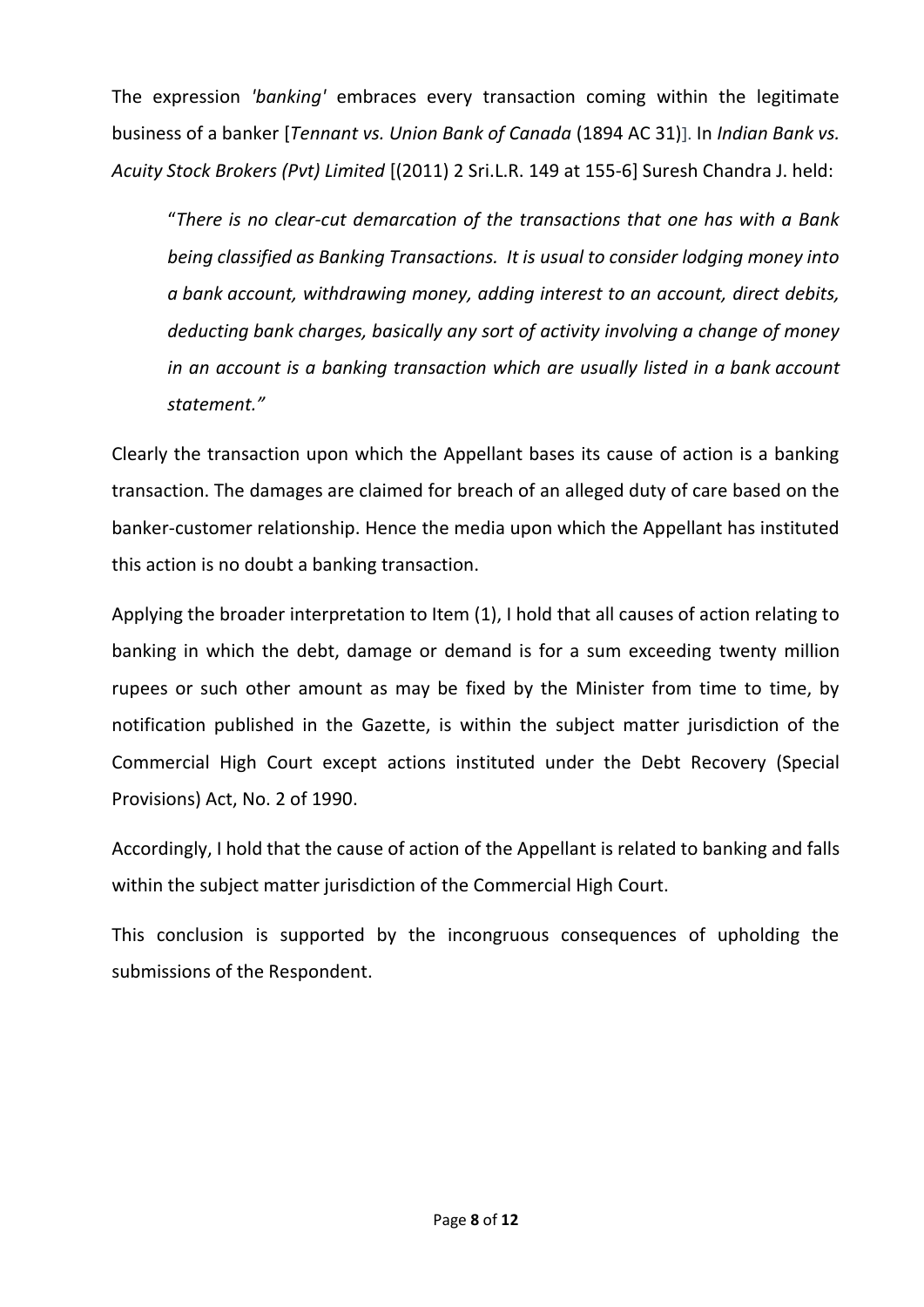In terms of section 3 of the Civil Law Ordinance No. 05 of 1852, in all questions or issues which may hereafter arise or which may have to be decided in Sri Lanka with respect to the law of banks and banking, the law to be administered shall be the same as would be administered in England in the like case, at the corresponding period, if such question or issue had arisen or had to be decided in England, unless in any case other provision is or shall be made by any enactment now in force in Sri Lanka or hereafter to be enacted.

In general, English law recognizes concurrent liability for breach of contract as well as tort. According to Burrows on *Remedies for Torts and Breach of Contract* (2nd Ed., page 4, Butterworths, 1994), on the same facts and in relation to the same loss, the plaintiff may be able to show not only that the defendant has broken his contract but also that he has committed the tort of negligence. He goes on to state that (at page 5) if the standard of liability is not more onerous, there should be in principle be no objection to the plaintiff choosing to obtain judgment either for the breach of contract or for the tort of negligence, depending on which is more favorable to him.

In *Henderson v. Merrett Syndicates Ltd.* [(1995) 2 A.C. 145 at 193-4 (HL)] Lord Goff held:

"..*the common law is not antipathetic to concurrent liability, and that there is no sound basis for a rule which automatically restricts the claimant to either a tortious or a contractual remedy. The result may be untidy: but, given that the tortious duty is imposed by the general law, and the contractual duty is attributable to the will of the parties, I do not find it objectionable that the claimant may be entitled to take advantage of the remedy which is most advantageous to him, subject only to ascertaining whether the tortious duty is so inconsistent with the applicable contract that, in accordance with ordinary principle, the parties must be taken to have agreed that the tortious remedy is to be limited or excluded."*

This general principle has been applied in relation to law of banking. Under English law, there are many situations where a Bank is liable to its customer for breach of contract as well as in tort.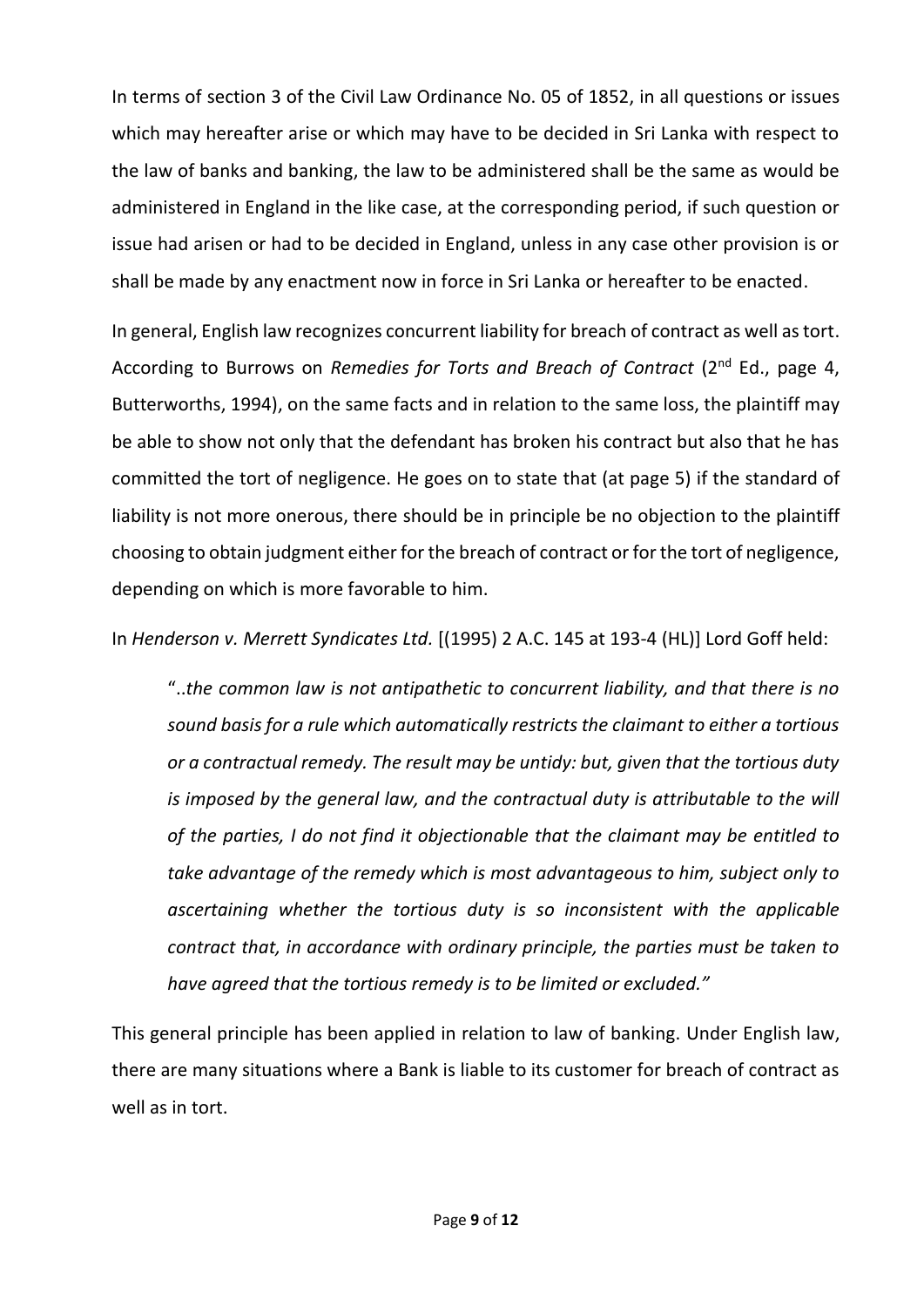For example, in *Barclays Bank plc v. Quincecare Ltd. and Another* [(1992) 4 All ER 363 at 375-6] Steyn J. held:

"*Primarily, the relationship between a banker and customer is that of debtor and creditor. But quoad the drawing and payment of the customer's cheques as against the money of the customer's in the banker's hand the relationship is that of principle and agent: see Westminister Bank Ltd v Hilton (1926) 43 TLR 124 at 126 per Lord Atkinson. Similarly, when the bank in the present case acted on an order to transfer by immediate money transfer money from Quincecare current account to Philip Evans & Co in Bournemouth, the bank was acting as Quincecare's agent. As agent the bank owed fiduciary duties to Quincecare: see Bowstead on Agency (15th edn) pp 156-160. Prima facie every agent for reward is also bound to exercise reasonable care and skill in carrying out the instructions of his principal. Bowstead p 144. There is no logical or sensible reason for holding that bankers are immune from such elementary obligation. In my judgement it is an implied term of the contract between the bank and the customer that the bank orders. Moreover, notwithstanding what was said in Tai Hing Cotton Mill Ltd v Liu Chong Hing Bank Ltd [1985] 2 All ER 947 at 957, [1986] AC 80 at 107, a banker may in a case such as present be sued in tort as well as in contract: See Midland Bank Trust Co Ltd v Hett Stubbs & Kemp (a firm) [1978] 3 All ER 571, [1979] Ch 384. But the duties in contract and tort are coextensive, and in the context of the present case nothing turns on the question whether the case is approached as one in contract or tort.*"

Furthermore, according to Odgers on Paget's Law of Banking [15<sup>th</sup> Ed., page 662, LexisNexis] wrongful dishonour of payment order will usually render the bank liable to the customer for breach of contract, and it may also constitute the tort of libel.

Therefore, upholding the Respondent's submission creates uncertainty and confusion in the way the system works. A customer who may have a cause of action for breach of contract and a delictual claim against a bank relating to a banking transaction, will have to institute action in the District Court if he chooses the delictual claim and in the Commercial High Court if he chooses the breach of contract claim. The District Court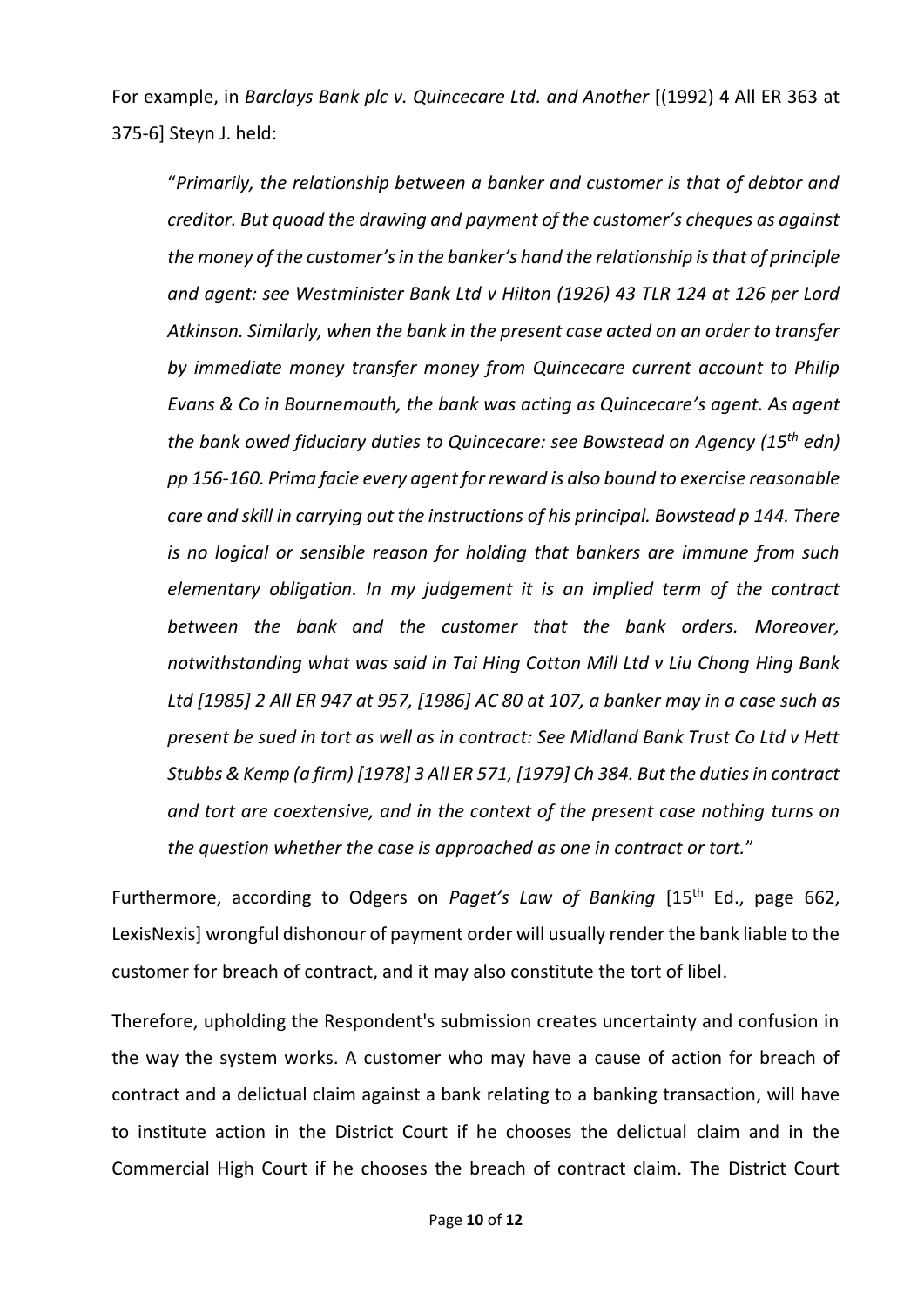action will provide for two appeals while the Commercial High Court action will provide only for one appeal.

In *Shannon Realties Ltd. v. Ville de St. Michel* [(1924) A.C. 185, 192-3] it was held:

*"Where the words of a statute are clear they must, of course, be followed; but, on their Lordships' opinion, where alternative constructions are equally open, that alternative is to be chosen which will be consistent with the smooth working of the system which the statute purports to be regulating: and that alternative is to be rejected which will introduce uncertainty, friction or confusion into the working of the system."*

Moreover, the jurisdiction of the District Court will not be reduced in relation to commercial matters as intended by the legislature. Instead of a speedy resolution of commercial disputes, there will be a multiplicity of proceedings in both original and appellate courts which runs contrary to the legislative intent.

For example. there may be banking transactions between a customer and a bank where by contract the delictual liability of the bank is sought to be limited or avoided. Where the customer seeks to sue on the delictual liability, he will have to institute an action in the District Court. If the Bank wants to avoid delictual liability based on the contractual stipulations that may have to be done in a separate action in the Commercial High Court as any cross claim in the District Court action based on the exclusion of liability by contractual terms will be a matter for the Commercial High Court according to the Respondent.

For all the foregoing reasons, I answer the question of law in the affirmative and set aside the judgment of the Commercial High Court dated 19.12.2019.

I answer issue Nos. 8 as follows:

- 8 (අ) අධිකරණ බලය ඇත
	- (ආ) පැන යනොනගී